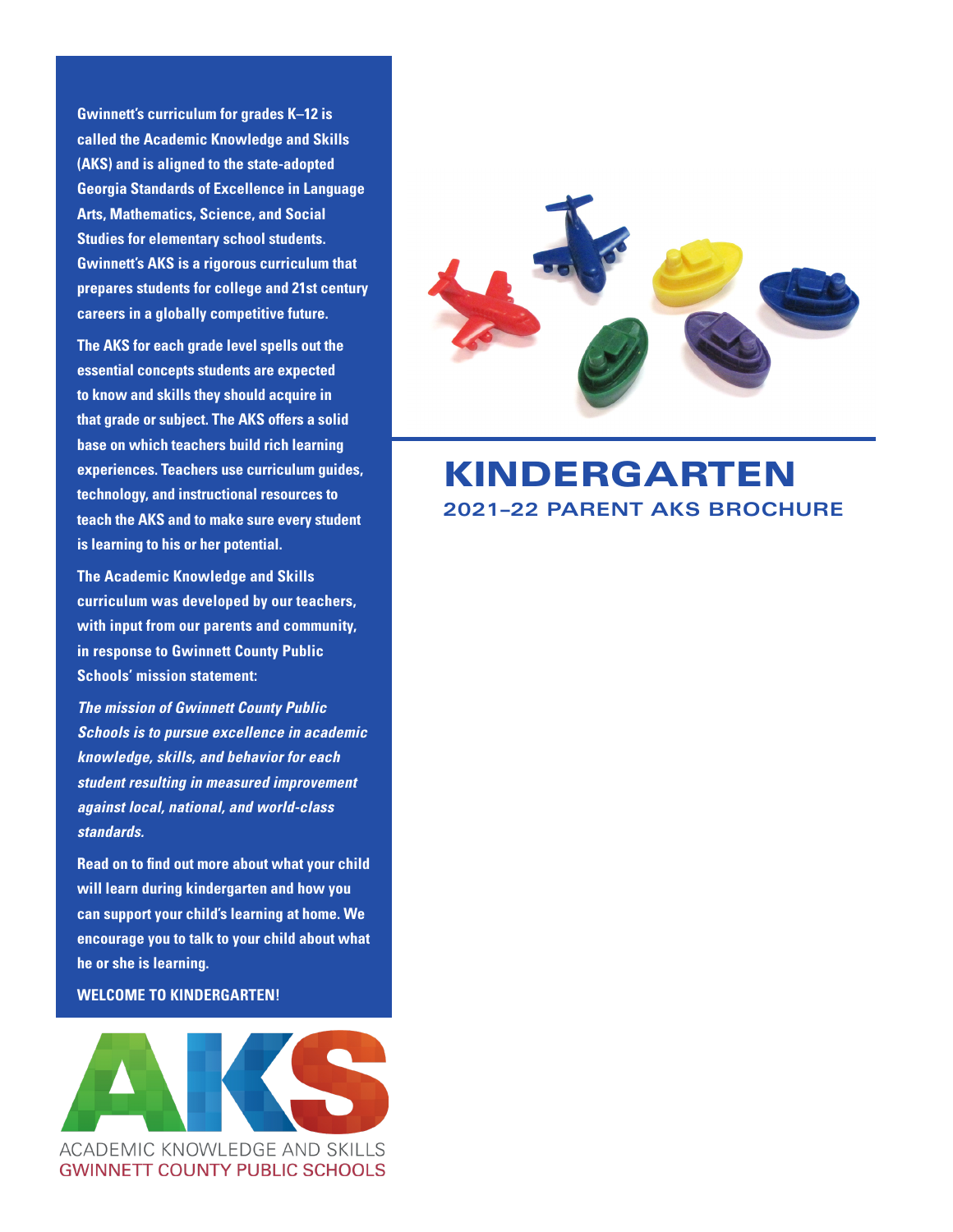# **Language Arts**



Learning to read and write is the basis for *all* learning. In kindergarten, students work on beginning reading and writing skills that will lead to success in subsequent grade levels. Specifically, the focus is on letters, sounds, and words, as well as reading and writing with accuracy and expression to support comprehension. Students use reading and writing skills throughout the school day as part of Language Arts, Mathematics, Science, and Social Studies classroom activities. The AKS emphasizes literacy skills across the content areas. Activities include interactive read-alouds, phonics, shared reading and writing experiences, small-group guided reading, and independent reading and writing times—all within the context of our GCPS literacy framework.

By the end of kindergarten, all students are expected to:

- Understand that print carries meaning;
- Understand sound/letter relationships and patterns in words such as consonant and vowel sounds, consonant blends, and word families (for example, -ed, -am, -it);
- Apply grade-appropriate phonics, language, and word analysis skills in writing and reading;
- Acquire the skills to become lifelong readers and writers, such as self-selection of books, self-monitoring to correct errors when reading and writing, and talking with and listening to peers about reading and writing; and
- Use listening, speaking, reading, and writing skills to communicate throughout the day.

# A Responsive Approach to Literacy Instruction

Teachers follow these principles to determine the best teaching methods, strategies, and materials to meet the needs of our students:

- Learning to read and write is a complex process with many facets.
- Reading and writing are about experiencing language, not merely practicing isolated skills.
- Reading and writing are interconnected forms of communication that emerge from listening and speaking.
- There is no "one way" to teach reading or writing. Teachers will incorporate a wide variety of strategies to teach every student.
- Learning to read and write occurs along a developmental progression of stages.
- All children can learn to read and write along this developmental progression with modeled and guided instruction.
- Knowing where each child is developmentally enables teachers to plan, teach, and evaluate appropriately.
- Children should be immersed in a print-rich environment.
- Reading and writing to, with, and by children should occur daily.
- Each day, children should have opportunities to read materials they select themselves and write on self-selected topics.
- Reading and writing are integrated into all subject areas.

#### Speaking and Listening

Kindergartners listen to and write about a variety of literary forms, such as stories and poems, in a variety of fiction and informational (non-fiction) genres. These include fairy tales, fables, biographies, and reports. They learn to listen attentively in order to ask and answer questions and directions. Students communicate in conversation with descriptive language by relating experiences, retelling stories, and discussing character, setting, and major events in a story.

### Reading

Kindergarten students tell stories with pictures and learn to predict and sequence events and outcomes. They explore the concepts of *real* and *imaginary* as they compare and contrast the adventures and experiences of characters in familiar stories. With support, students read a variety of texts for pleasure and purpose. In kindergarten, children know and apply grade-level phonics and word analysis to decode words.

### **Language**

## (Phonics, Spelling, Vocabulary, and Handwriting)

By the end of the year, students should be able to read and spell words with selected patterns and common high-frequency words. During the year, teachers assess students' ability to use these words correctly in reading and writing. Students also learn how to print clearly and legibly.

### **Writing**

At this age, students will use a combination of drawing, dictating, and writing to compose opinion pieces, informational text, and personal stories (narrative) to relay a powerful message. Teachers help students understand how to think of a topic, draw a picture to reflect that topic, and do their best to write about it. Students will add details to their writing and sound out words for more accurate spelling.



**Literacy Tips for Parents**

- Reading is everywhere… Point out and read store and road signs, menus, game directions, movie listings, and more.
- Set aside daily reading time at home.
	- Be a good example. Let your child see you reading… both for information and for pleasure.
- Help your child apply for his or her own library card.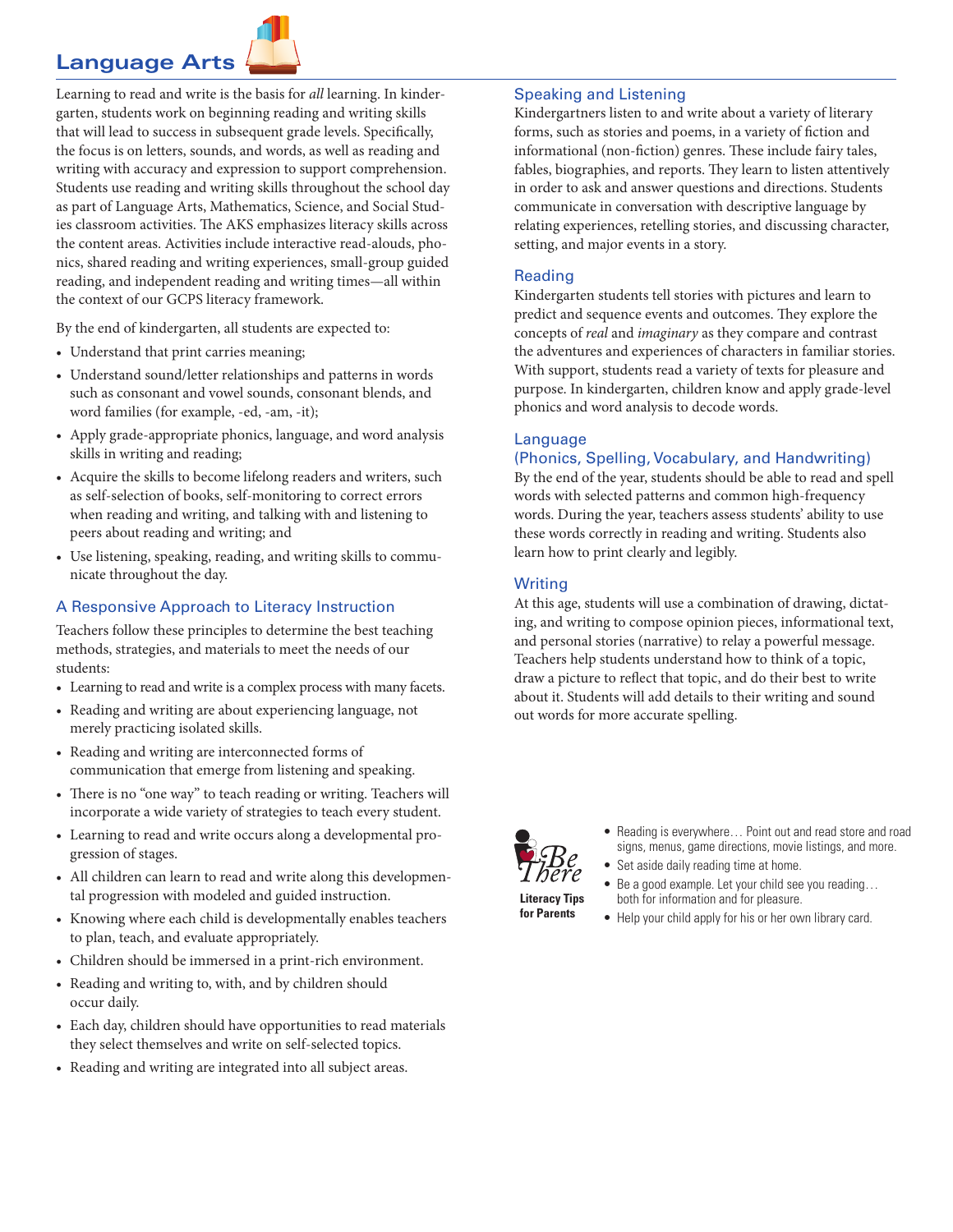# **Mathematics**



In the Mathematics classroom, students grow into confident, competent problem-solvers. They develop their understanding and use of numbers as they explore how mathematics connects to the real world. As they apply their learning in context, students develop their ability to think critically, reason mathematically, and communicate effectively.

Learning in kindergarten focuses on developing number sense, understanding and using numbers through mathematical operations, geometry, measurement and data, and algebraic thinking. By the end of kindergarten, students should be able to do the following:

- Know number names and the count sequence;
- Represent and compare whole numbers, initially with sets of objects;
- Analyze, compare, create, and compose shapes;
- Solve addition and subtraction word problems within 10, using drawings and objects; and
- Gain foundations of place value with numbers 11–19.

Kindergarten students use a number of strategies and tools as they learn math. They use hands-on manipulatives, technology, and real-world examples. Students use pictures, word and numeric problems, data, graphs, symbols, and problem-solving strategies.



- Sort and count objects together, including pocket change.
- Point out patterns.
- Play card and board games that require counting skills.



The foundation for science literacy begins in kindergarten with a hands-on approach. Through inquiry-based exploration, students learn content in the earth, life, and physical sciences. Students also are introduced to strategies for asking questions, collecting and analyzing data, making measurements, and describing the world around them.

### Science and Engineering Practices

Students use scientific tools for observing, evaluating, and communicating information in science and engineering activities. They use diagrams and models to represent features of their scientific discoveries. Students learn how to describe the similarities and differences of objects and how to sort groups of objects, based on physical characteristics.

## Types of Science

## **Earth Science**

Kindergartners identify objects and patterns in the sky. They investigate the changes that occur as the day sky turns into the night sky. Students also explore the physical attributes of rocks and soils and recognize the materials that make up Earth.

#### **Life Science**

Children learn to distinguish between living and non-living things. They group animals and plants according to their observable features. Students explore the common needs among living things. They recognize how animal parents and their offspring are the same and different. They will learn how organisms and humans cause changes to the local environment.

#### **Physical Science**

Students learn to use their five senses as a basis to ask questions about the characteristics of things and to classify by physical attributes. Students investigate motion (push/pull), explore the composition of different substances, and investigate the concept of gravity.



**for Parents**

- Take a walk in your neighborhood or the woods. Talk about plants and animals and the changes that occur in living things.
- Observe the weather and how it affects your neighborhood (new flowers, changing leaves, ice in puddles). **Science Tips**

## Where We Live/Personal Finance/Civic Engagement

Kindergarten students learn about maps and globes. They learn that maps and globes show features in a smaller scale. Students use words and phrases related to chronology and time. Kindergartners learn about good citizenship. They begin their economic education talking about choices.

## Our Nation

In the K–5 Social Studies program, students focus on Our Heritage, learning about Symbols of America in kindergarten. Students learn about our nation and American culture through the holidays we celebrate as a country and through diverse community and family celebrations and customs. Stories illustrate positive character traits. *(See the section on Character Education to learn more about this area of emphasis.)* 



GCPS' Social Studies program prepares students to participate as constructive citizens in a democratic society. Students understand their role and responsibility as citizens. They discover America's heritage and its role and responsibility in the world. Students relate the past to the present. They learn the similarities and differences between nations, cultures, and peoples of the world. Students interpret maps and globes, process information, and solve problems. Students will learn how beliefs and ideas influence decisions and laws, how conflict causes change, how actions affect society, and how the movement of people and the spreading of ideas affect everyone.



- Serve others together. Contact United Way (dial 2-1-1) or other community agencies to connect with a worthwhile project.
- Take part in community celebrations of civic and cultural **Civics Tips** holidays, including parades and festivals.

**for Parents**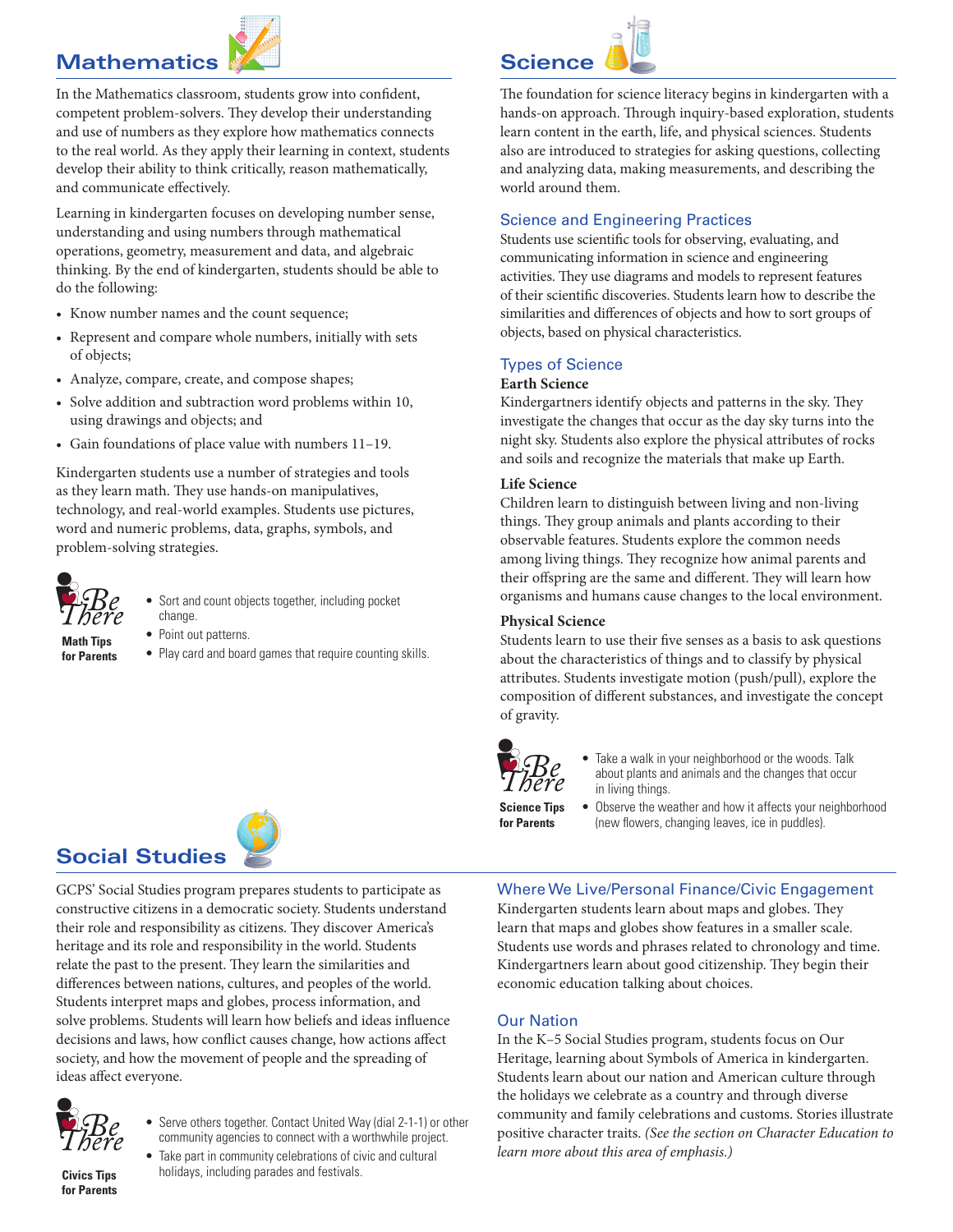

Students in elementary school are at a critical age to develop the creative skills that will set the foundation for successful careers. In fact, creativity is ranked as one of the top skills sought by employers. The kindergarten student is a "natural" artist and musician. Teachers encourage children's natural enthusiasm for the fine arts.

## Visual Arts

Teachers emphasize joyful exploration and discovery in the Visual Arts program. Through repetition in the elementary grades, students master art concepts. Elementary students learn the elements of art and the principles of design that are found in all artworks. Students are introduced to artists and artworks from around the world and across the centuries. As students learn about art, they will create works of their own, such as drawings, paintings, and sculptures.

Kindergarten students explore a variety of two- and threedimensional media. They use color to indicate mood in works of art. Students create art with different subjects and themes and from personal experiences. Kindergartners recognize textures, shapes, colors, and patterns in art and nature. They use art vocabulary to express preferences when viewing artworks.

## General Music

The processes of learning, creating, performing, responding to, and understanding music are the primary goals of the elementary school General Music program. Through singing, playing instruments, creating, moving to music, guided listening, and other involvement, young children discover and develop their musical abilities. Students learn to recognize and demonstrate the basic musical elements of rhythm, beat, melody, harmony, texture, tempo, dynamics, timbre, and form. Children learn to distinguish between vocal and instrumental sounds, including selected instruments such as drum, violin, piano, and guitar.

Kindergarten students participate in song stories, singing games, chants, poems, and musical dramatizations. Students learn about expressive qualities and various musical styles from different time periods and cultures. They have opportunities to develop their creative skills.

# Theatre and Dance

A number of our elementary schools offer theatre and dance programs.

The essentials and foundations of literacy start at an early age and theatre programs support these skills through the use of the individual and expressive voice of the student.

Dance courses support the study of music as well as movement and exercise which is imperative for young bodies and minds to develop.



- Embrace your child's creativity. Keep art and craft supplies and scrap paper on hand. Display your child's creations.
- Visit the children's art museum at the Hudgens Center for the Arts. Family "passes" are available for checkout from the county library. **Fine Arts Tips for Parents**
	- Share the songs that were your childhood favorites with your child.

# **Health and Physical Education**

#### **Health**

In Health, students learn how to live a healthy lifestyle and reduce the risks linked with illness and injury. They also learn the consequences of unhealthy behaviors. Students learn to be responsible for their decisions and actions, and to understand the influence they have on others. Each year, students learn gradeappropriate lessons about emotional health, relationships, nutrition, the benefits of physical activity, substance abuse prevention, basic human anatomy, personal health, and safety.

Kindergarten students learn how to be safe and how to get help in an emergency. Lessons focus on basic practices to promote health or to prevent disease or illness. Children learn basic rules for taking medicines and what to do when they encounter unknown or dangerous substances. Kindergartners begin to see the link between food and health. They recognize emotions and the appropriate ways to express themselves. Students are able to identify family members and their roles in the family. Basic anatomy and the use of the five senses are part of the kindergarten curriculum.

## Physical Education (PE)

Physical Education emphasizes lifetime fitness, physical activity, and skill development. Through carefully planned classes, students learn the importance of physical activity—for their health and for their success in school. The curriculum promotes increased fitness as students acquire skills and develop physically.

In PE, students learn about physical activities that enhance their health. Students develop skills such as throwing, catching, kicking, and hitting a variety of objects. Kindergartners are able to identify personal and shared space. They use acceptable behaviors in groups. Movement and motor skills—including jumping, rolling, balancing, stopping and starting, and changing direction—are important parts of the kindergarten PE program.



- Talk to your child about what to do in an emergency. Make sure your child knows when to call 9-1-1.
- Daily movement—both structured and free play—is
	- an important part of your child's physical development. • Play "I Spy" together and talk about the sense of sight. Play games with your child to identify common objects by sound, touch, taste, and smell.

**Health & PE Tips for Parents**

# **MY**<br>**MELASS Student Portal Information**

Gwinnett County Public Schools' Student Portal is **MY***e***CLASS.** The Student Portal is an online environment that gives students access to their online course pages; a selection of digital textbooks that correspond to the individual student's class schedule; additional resources, such as the Student/Parent Handbook; links to websites that support what students are learning; the online research library; a media catalog; databases of general reference materials; and eBooks.

Students log into MY*e*CLASS using their GCPS student number and the password they create at the beginning of the school year.

MY*e*CLASS is available around the clock, from any device with an internet connection. Find a link from the GCPS home page at *[www.gcpsk12.org.](http://www.gcpsk12.org)*

Available in the portal and as a mobile app, StudentVUE provides access to messages, calendar, attendance, schedules, course history, student information, gradebook, documents, and more.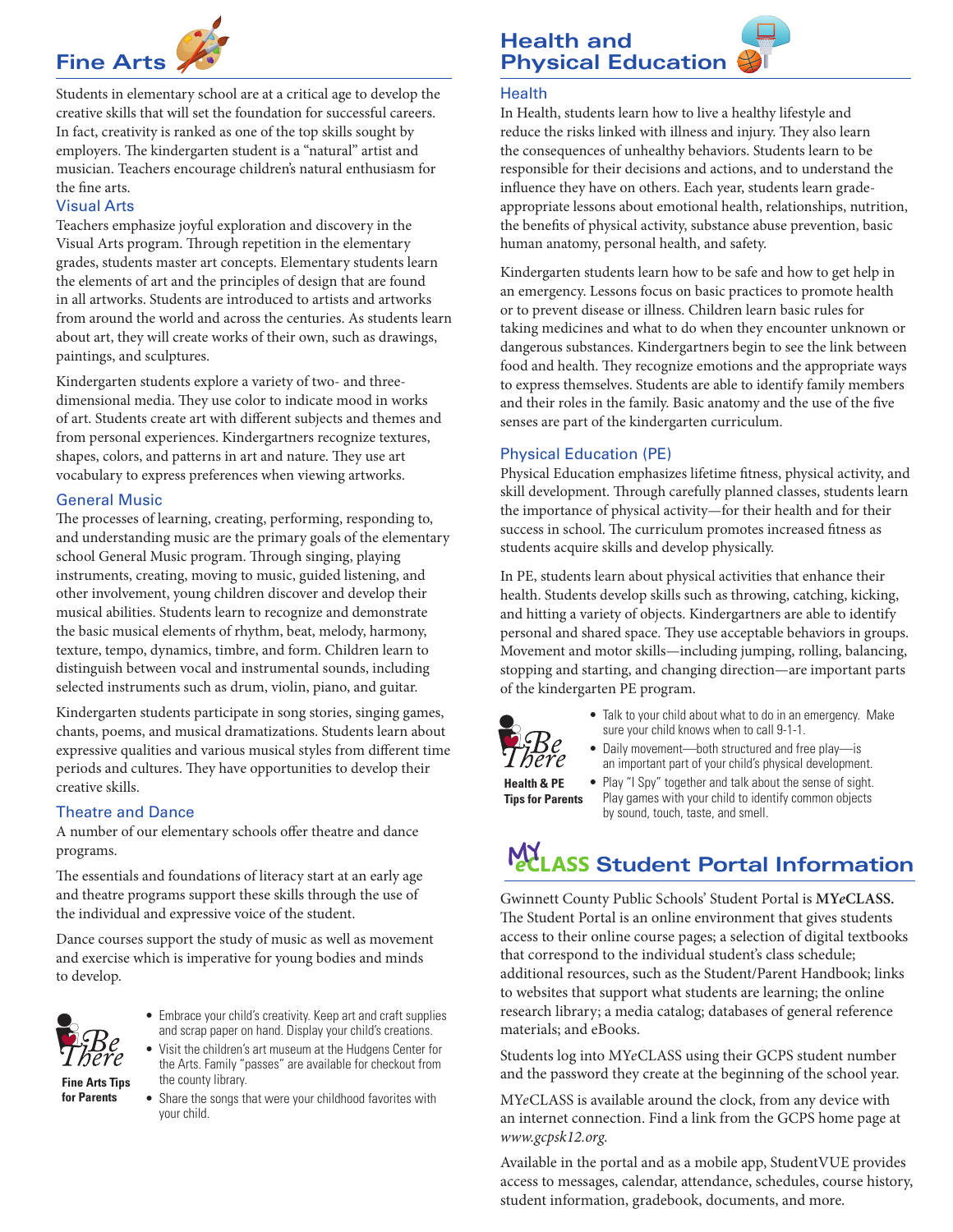## Specialized Programs and Services

The school system provides a variety of specialized programs and services, including Title I, English to Speakers of Other Languages (ESOL), Special Education, Gifted Education, and alternative education programs. Guidance, social work, and psychological services provide for students' emotional and physical needs, along with limited clinic services for all students and specialized nursing support for medically fragile children. The School Nutrition Program operates cafeterias in every GCPS school. Some programs and services have eligibility requirements and require testing for admission. On this page, learn more about some of these programs and services.

# **Gifted Education**



The GCPS Gifted Education program, called FOCUS at the elementary level, provides academic challenges for children who are intellectually advanced. The program offers valuable learning opportunities that are advanced in content. Gifted education classes offer experiences that extend GCPS' AKS curriculum, and develop students' thinking strategies and processes. Classes are taught by teachers with gifted certification. Students served through the Gifted Education program meet eligibility requirements set by the state. Both student performance and results on national assessments are used to determine a child's participation in the program.

# **Special Education and Psychological Services**



GCPS' Department of Special Education and Psychological Services focuses on meeting the educational needs of students with disabilities, beginning at age 3. They must meet the eligibility requirements set by the Georgia Department of Education. GCPS provides comprehensive special education programs and services, including assessment and interventions.

# **English to Speakers of Other Languages**

Students whose primary or home language is other than English and who are not yet proficient in English are provided with support services through the English to Speakers of Other Languages (ESOL) program until they attain proficiency. ESOL instruction develops skills in listening, speaking, reading, and writing in social and instructional language as well as in the academic language of language arts, mathematics, science, and social studies. Students learning English are taught by highly qualified teachers who are fully certified experts in their field.

# **Character Education**



The school system supports a mandate from the Georgia General Assembly requiring all schools to teach character education. Society and culture are tied together through common threads that guide the way we live, work, and learn. These common beliefs are taught at home and reinforced by the community, schools, religious institutions, and youth service groups. These basic tenets guide the way Gwinnett County teachers teach and the way the school system conducts the business of teaching and learning. Character education is thoroughly embedded in the AKS curriculum.

# **Advisement and Counseling**



Through a collaborative partnership with administrators, teachers, and families, school counselors design and deliver a comprehensive, data-driven, and developmentally appropriate program that promotes a positive learning environment for students. Counseling activities and interventions support all students in the areas of academic achievement, career development, and socialemotional development. Through core lessons in the classroom, small-group counseling, and individual counseling, school counselors build strong relationships with their students.

# **Technology/Information & Media Literacy**

The school media program contributes to your student's academic achievement and provides the tools necessary to successfully navigate our information-rich society. All GCPS media centers are staffed with a full-time, state-certified media specialist who supports instruction and promotes reading as a foundational skill for learning, personal growth, and enjoyment. Media collections contain current, high-quality materials in multiple formats that are relevant to the community they serve. Students learn the importance of digital citizenship and are provided with home and school access to online resources aligned with GCPS standards. Media center spaces are designed for flexibility to accommodate large-group instruction, small-group collaboration, and individual exploration and discovery.



**Tips for Parents on 10 Things You Can Do to "Be There" for Your Child**

## **BE…**

- **• An Involved Parent…** *Be attentive, aware, together*
- **• A Role Model…** *Be caring, engaged, influential*
- **• A Cheerleader…** *Be supportive, positive, fun*
- **• A Partner…** *Be encouraging, working together*
- **• Their Favorite Teacher…** *Be there for teachable moments*
- **• A Friendly Critic…** *Be patient, accepting, flexible*
- **• An Advisor…** *Be ready to help, share your experiences*
- **• A Good Communicator…** *Be a talker, a listener, stay connected*
- **• A Lifelong Learner…** *Be inquisitive, share, read together*
- **• An Advocate…** *For your child, school, community, public education*